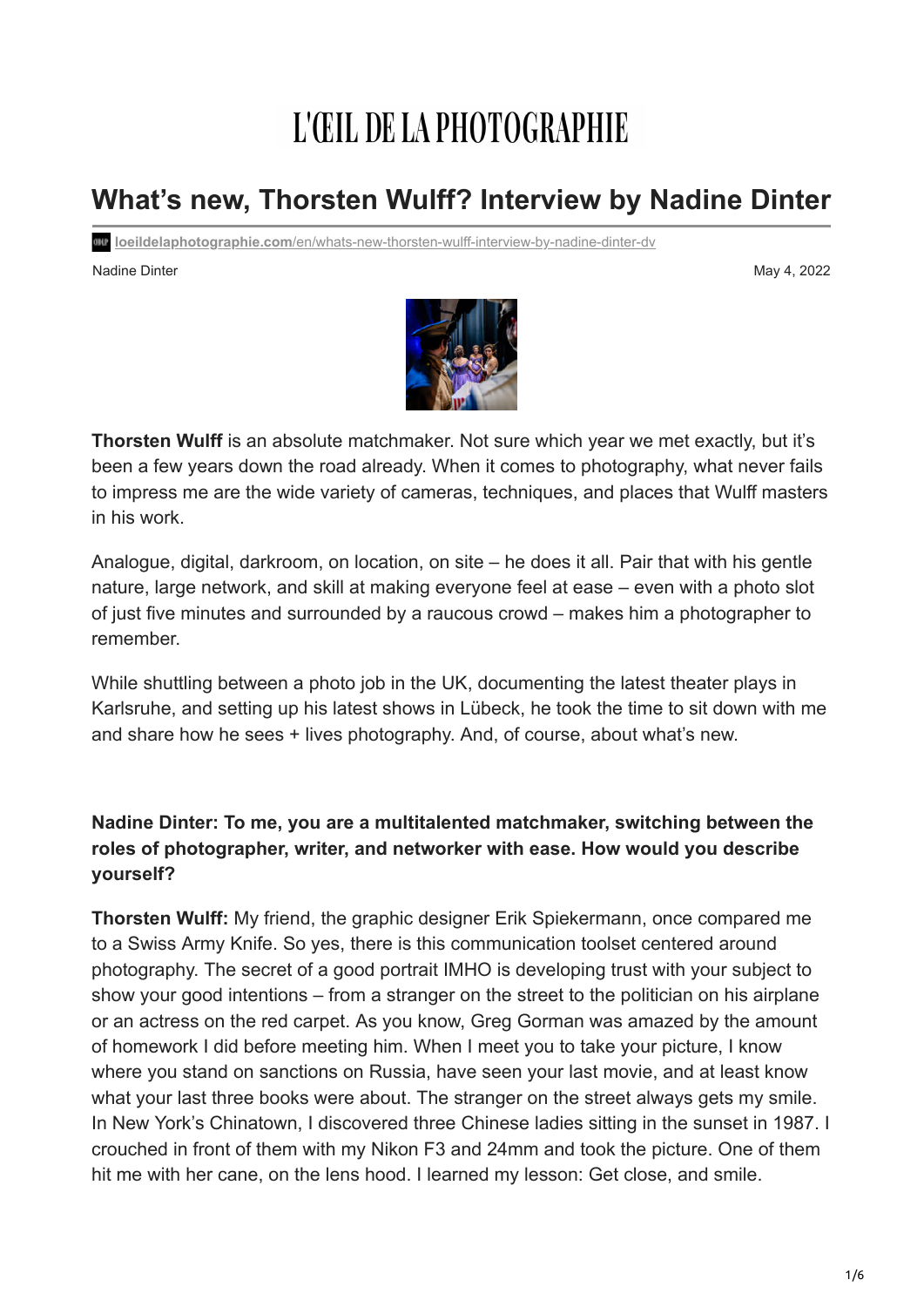**You are one of the classically trained photographers who learned to develop their photographs in the darkroom and know how to read the sun and when it's time to use a digital camera instead. Do you miss the analogue days? What do you see as the advantages of using a digital camera?**

**TW:** Working digitally is pure bliss. In 2001, I got my first digital camera, a Nikon Coolpix 995 with 3.3 megapixels. I started shooting magazine covers with it; the resolution, with a bit of tweaking in Photoshop, was just enough for a full DIN A4 page. Adobe Lightroom was next, and the workflow continually improved. In 2007, Nikon came out with the first full-frame DSLR, the D3, which I still use and love. Now we have the transition to mirrorless bodies, giving us pitch-perfect exposure previews in their electronic viewfinders, fault-free autofocus, and the best part: silence.

I just finished a highly rewarding project in Karlsruhe, Germany. For six weeks, I covered the backstage life at a major theater with a lot of different artistic environments. Most of the situations were impossible to shoot with a loud DSLR – imagine me standing amid 50 musicians taking pictures of the conductor without getting into trouble! On the other hand, I like to shoot personal projects analogue with my Nikon F3 and Ilford HP5 film. My friend Roland Franken runs the German pro magazine *DIGIT*, and the cover of the recent issue featured an image I shot on film, printed in my bathroom. The enlarger rests on the washing machine, the trays on the tub. Then there is a portrait project in 4×5 inches with a Plaubel monorail, which I use to get me out of my digital comfort zone. With the analogue renaissance in full swing, I expect to see some surprises this year, like new bodies by classic camera makers and new emulsions.

# **You have portrayed iconic figures like Günter Grass, Patti Smith, Salman Rushdie, and Steve Schapiro. What's your secret to breaking the ice?**

**TW:** I give them a box of marzipan first! But seriously, all you have to do is keep things at eye level. Grass, for example, despised people sucking up to him just because he was a Nobel laureate and all that. We first met in 1986, a night I remember well because I sat next to his wife, Ute, who was annoyed at my clicking camera. After five frames or so, she started hitting me in the ribs with her elbow for me to stop – which I did after I was satisfied, around frame 21. All his life, Grass allowed me to get very close. He was an amazing, very warm human being. Not really what you would expect from his public image. This image here (where he lights his pipe) was one of our last encounters before he died. He grabbed my shoulder and said: "Do your thing!" and I answered, "Sure. Light your pipe!" In general, I manage to put people at ease by being calm, well informed, and usually ready with a joke. In the case of John Irving, I learned after the fact that he is not really fond of photographers, when his publishing house Diogenes protested about the pictures. He was too kind to complain; in this image here, he joked about the quality of my English. Salman Rushdie called me the fastest photographer he ever met, which was a very kind compliment. Patti Smith shot me with her Polaroid shooting her friend, the writer Haruki Murakami. Later I took her portrait in the ladies' room of Springer's Berlin headquarters (I needed a white wall). And Steve Schapiro, who sadly just passed away,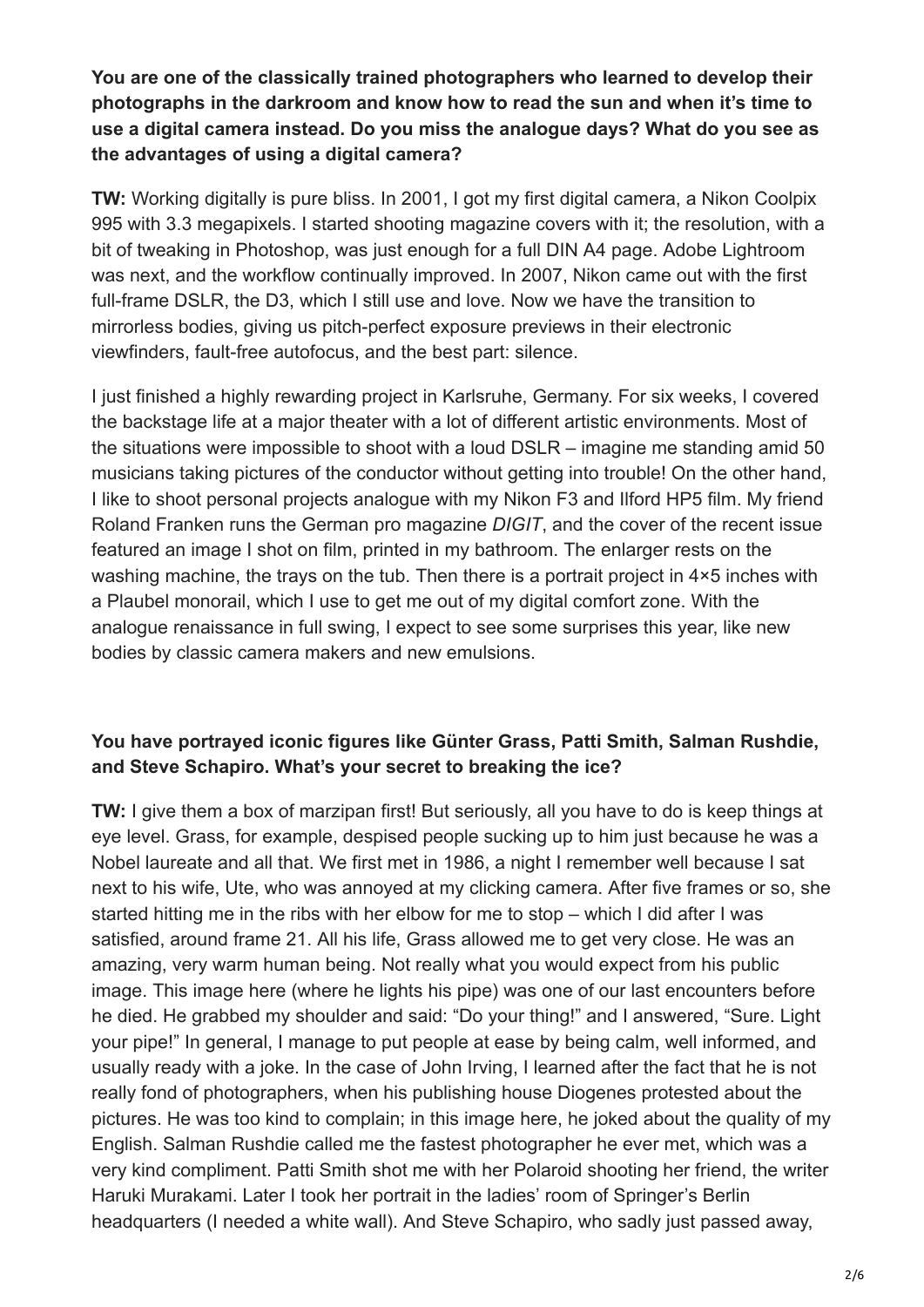was one of the warmest and most authentic persons I ever met. The night of our first encounter was pretty busy: I was working with Rhea McCauley, the niece of Rosa Parks. Steve and I bonded instantly; it was amazing how friendly and open he was. It was only the next day that I found out who he was and what he did all his life – I was completely blown away! Not a lot of photographers with a tenth of his portfolio display such genuine interest and heartfelt modesty. Later we met again and had a shootout with our Nikons. Steve will always have a special place in my heart.

# **You were born in Lübeck but work Germany-wide, with some major photo jobs abroad. Looking back to when you started out in the business, how has the work of a photographer changed over time?**

**TW:** That is a good question, Nadine. The city of Lübeck is full of history. Its role in the Hanseatic League, which was a kind of proto-EU, still leaves its traces across the continent and beyond. Then there are people from there like Thomas Mann and Willy Brandt, who shaped culture and politics in the last century. I'm a bit too young for Mann, but Brandt I met a couple of times and took pictures of him.

My general idea when starting out was to go out and tell the truth. Influenced by the German documentary photographers Thomas Hoepker and Robert Lebeck and the humanist core of their work, my goal was to build a career as a photojournalist as they had. To work for a magazine that sends you abroad with 300 rolls of film and 12 weeks' time to come up with an exciting picture essay. Unfortunately, these jobs are not available anymore. Photography is still a force able to change the course of history. Just now [note: our conversation took place in early April 2022], the images from Bucha in Ukraine are having the same impact as those from My Lai 50 years ago. And just as the public opinion in the USA about Vietnam was changed, Olaf Scholz cannot just listen to German industry bosses greedy for Russian gas but has to act in the face of war crimes. Documented by photography. So, from my perspective as a photojournalist, nothing has changed regarding the moral duty of the job, especially facing Russian lies about fakes or Ukrainians killing their own people for western cameras. Grab a camera, go out there, and tell the truth. In my view, that's the highest goal of photography.

# **A considerable part of your work is devoted to Günter Grass, with many of your photographs now on permanent display at the Günter Grass House in Lübeck. Tell us about how you met, how long you worked together, and your take on this literary figure.**

**TW:** My good friend Jörg-Phillip Thomsa, born like me on May the 4th, does an amazing job running the Günter Grass Haus museum in Lübeck. He just overhauled the exhibit, displaying lots of images I took over the last years of the writer's life. There is a cluster of frames that shows all the guests visiting Grass throughout the years – old friends and colleagues like Cornelia Funcke and Salman Rushdie, diplomats, musicians, and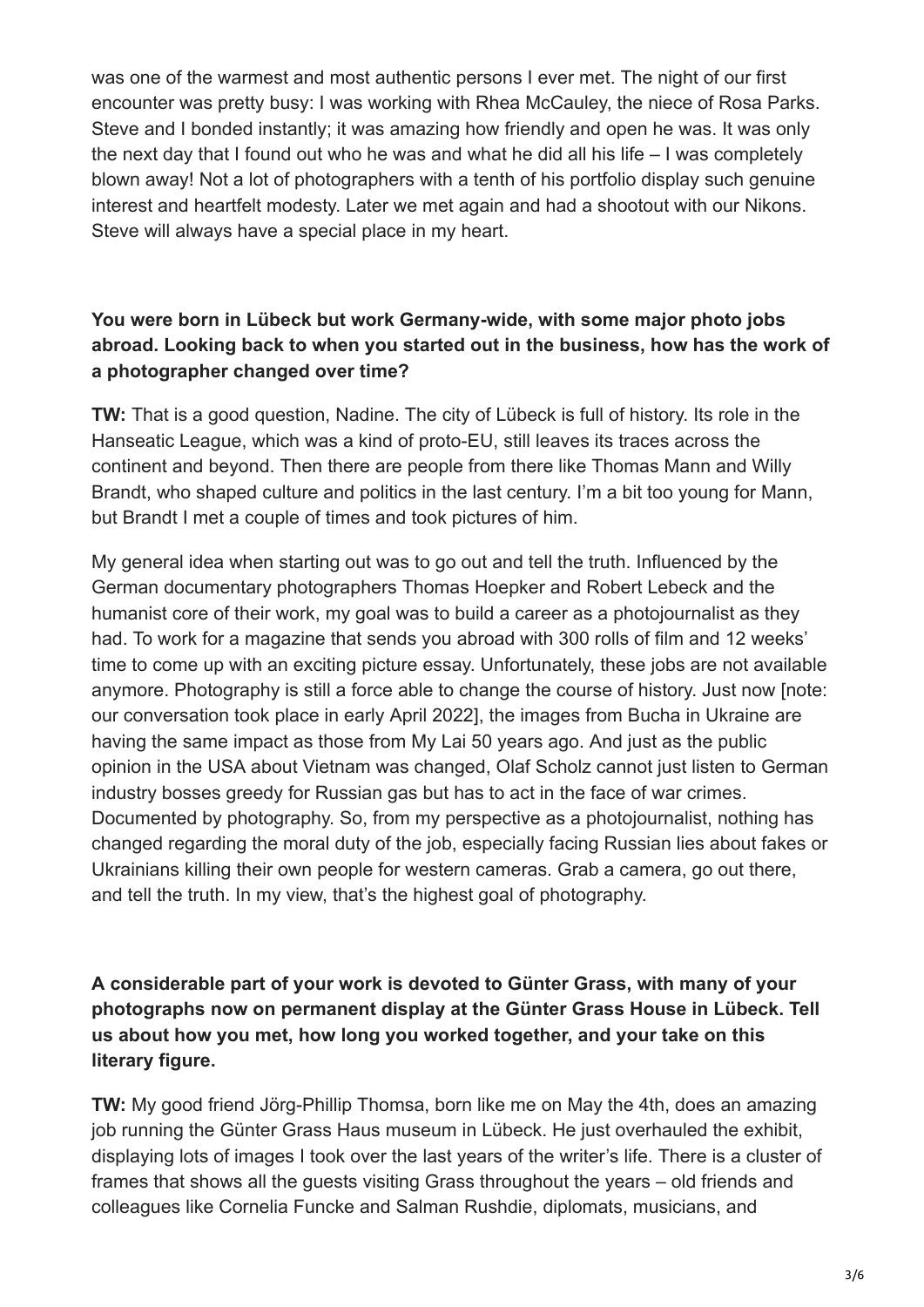journalists. Grass basically knew everybody, and they liked to stop by in Lübeck. Usually, those visits gave way to a small party at Hilke Ohsoling's (Grass's longtime assistant) cozy second-floor office. You would sit down with Grass and his friends at a huge wooden table full of wine glasses, talking world politics. His voice in German public debate is painfully missing, especially today.

One of my most iconic images is Grass smoking a cigarillo on a very hot, dog-day afternoon in August 2013.

Grass and his wife lived in Behlendorf, in the countryside, in a lovely house with an attached shed for the writer's etching and sculpting activities. One famous Grass quote is, "das Glück ist eine Fundsache" – happiness is a found property.

In photography, you know when you capture something really special. Grass stepped out for a short break from writing his book *Hundejahre* (*Dog Years*, 1963) and a sip of water. He smiled at me and lit a cigarillo. I snapped a couple of frames with the Nikon D3 and my 85/1.4 wide open. It was a brief moment, just one breath of smoke. But I knew I captured history. Another image very dear to me is of Ute and Günter Grass leaving the museum, walking side by side. Grass had no driver's license, so his wife drove him everywhere in her Volvo. They were a very loving, symbiotic couple. And while I was on first name base with him, she always remained Frau Grass to me, going back to her elbow in my ribs for shooting too many pictures of her husband.

#### **What other artists resonate in your work?**

**TW:** A major influence early on in my life was Stanley Kubrick. Long before I learned that he started out as a photographer, I was a big fan of his films, especially *2001: A Space Odyssee*. His use of available light, like shooting *Barry Lyndon* by candlelight in 1975, always amazed me. Stanley died in 1999 and is buried in his own backyard, surrounded by his favorite trees. I visited his wife Christiane in 2014 at their home in England for a long chat. Being a photographer gives you the opportunity to go boldly where few have gone before and meet people who are otherwise not so easy to meet. German actor Hardy Krüger told me about how he worked with Jimmy Stewart (in the film *Flight of the Phoenix*, 1965), John Wayne (*Hatari!*, 1962) and, yes, lit by candles with Kubrick. A real gem was the actress Christine Kaufmann. I met her for five minutes to take her portrait in a dressing room, and it became almost two hours. Kaufmann was married to Tony Curtis in the 1960s and told me all about Hollywood in those days. I was painfully aware of never being able to memorize all the details and anecdotes and that a tape recorder would have turned the conversation into a book. She was a close friend of Yul Brynner, a very active photographer himself next to his acting career. Life as a photographer rewards you with unforgettable, surprise encounters.

# **Your work will also be presented at another fascinating location in Lübeck: the columbarium at Die Eiche. What is that show about?**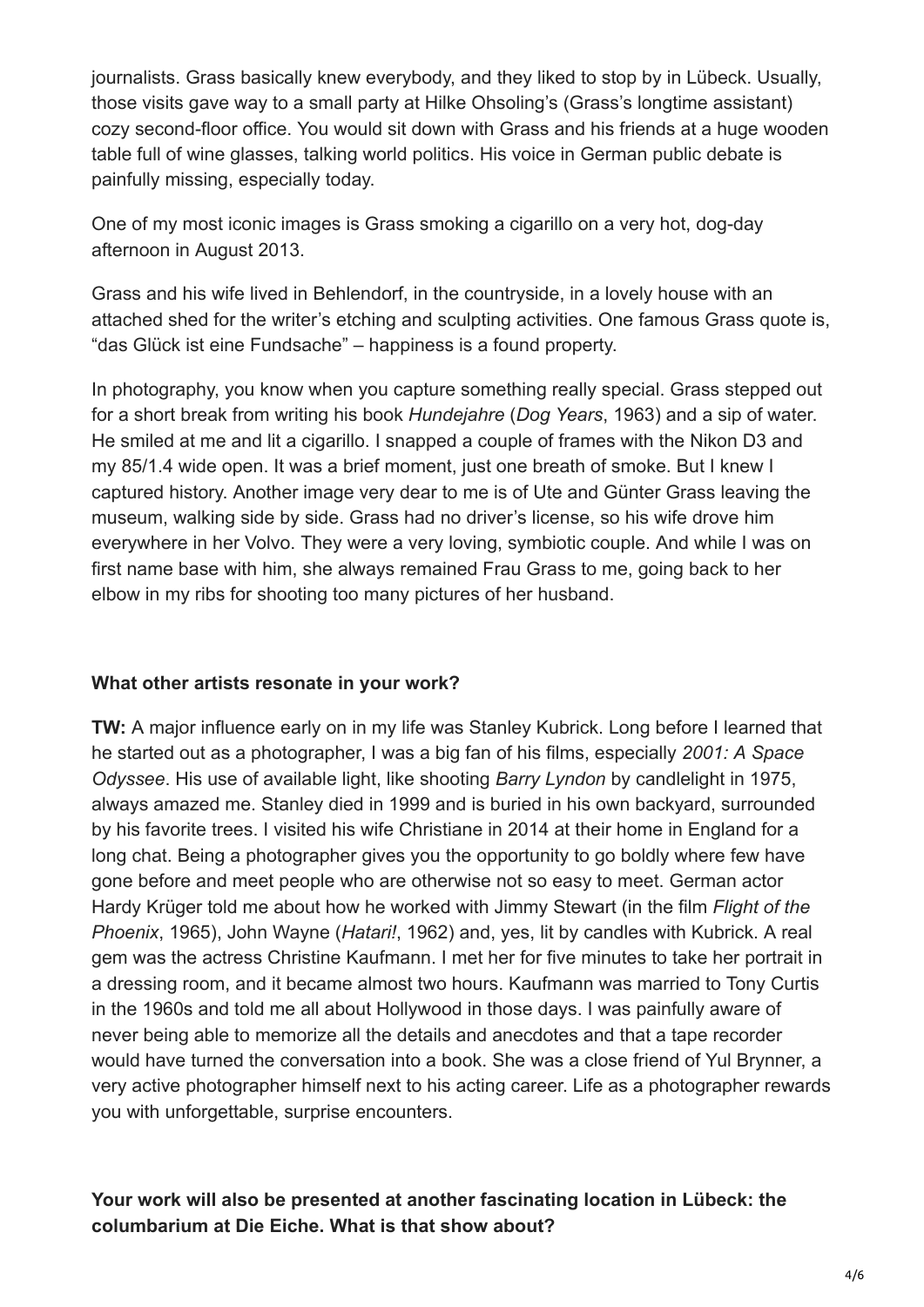**TW:** That is right. The former granary of Thomas and Heinrich Mann's family at Lübeck's harbor has been revived as an inner-city cemetery. Though it has kept its old name Die Eiche (The Oak), it has been totally refurbished inside. The term columbarium stems from the Latin word for dove, *columba*, and basically means dovecote.

People will be placed to their final rest in funerary urns behind cabinet doors fashioned by various artists. I was invited to design one of the areas, a room for about 200 urns. My partner Nadja and I went to shoot rustic doors in the Belgian city of Liège and in Brittany for the cabinet fronts, which act as a placeholder. Usually, people buy a columbarium niche while the person is still alive – an option there is to have me take your portrait. This is something I want to do with the 4×5 monorail and print the final image with the durable platinum-palladium technique. This way, the eternal character of the portrait is captured more enduringly than using digital technology. A platinotype can last thousands of years, which fits the issue.

# **Besides classic portraiture jobs, you work a lot for theater companies. How did this come about, and what's your latest collaboration?**

**TW:** I love theater and the timeless value of Shakespeare's plays. A backstage image I took of my friend Andreas Hutzel is displayed in Shakespeare's Globe in London; director Roger Spottiswoode named it *Acting per se*.

I prefer to be as close as possible to the actors and shoot the events on stage like something happening in the real world. One of the places that allow me this approach is the Globe Berlin.

As a facsimile of the London original, the theater (still under construction) has a wooden oval of varying height that serves as the stage. There is no railing, so you end up on your nose if you misstep. This makes shooting drama highly exciting – while Romeo and Tybalt cross blades, you have to mind your feet. The Globe is an excellent opportunity to be in the thick of things and enjoy the classics. I already mentioned Karlsruhe above, where I shoot the productions of my friend Anna Bergmann. With her dramaturge Anna Haas she creates incredible contemporary theater. The two of them, and importantly, the actors, trust me enough to let me shoot rehearsals with them on stage. This is as good as it gets.

#### **You recently traveled to England for a special project – what was it about?**

**TW:** Nadja and I went to England to visit Magnum photographer Ian Berry and his wife. Berry was hired into Magnum by Henri Cartier-Bresson himself, HCB checking the contact sheets in a bistro in Paris and all. I was excited to show him my series *The Irish* from 1988. To my pleasure, Ian picked two of my prints to have framed. We talked a lot about the state of photojournalism in the modern world and gossiped about Magnum.